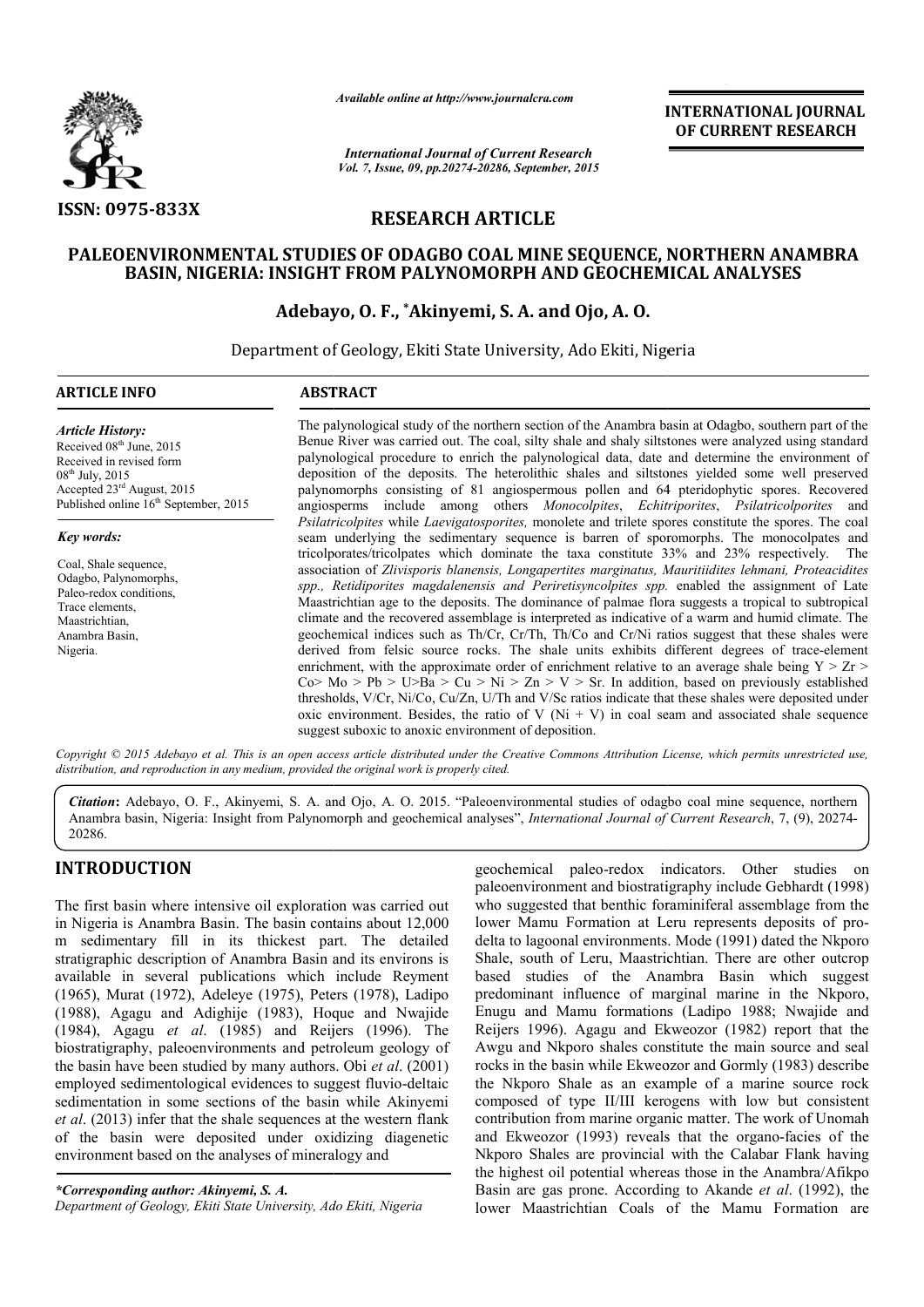characterized by moderate to high concentrations of huminite and some minor amounts of inertinites and liptinites. Akaegbobi and Schmitt (1998) supported the earlier reports; that the Nkporo Shale is dominated by type III/II Kerogens with dominance of terrestrially derived organic matter. From the review of the literature on the basin, it is obvious that most of the previous investigations are concentrated on the area east and west of the lower Niger River to the exclusion of the parts of the basin north and south of the Benue River (Murat 1972; Dessauvagie, 1974, Avbovbo and Ayoola, 1981, Agagu *et al*., 1985, Ola-Buraimo and Akaegbobi, 2013, Adebayo *et al*., 2015). Much of the basin north and south of Benue River are known palynologically only from a limited number of sites (Umeji, 2005).

Trace elements typically show substantial enrichment in laminated, organic- rich facies, particularly those deposited under euxinic conditions and, equally, little if any enrichment in bioturbated, organic-poor facies (Wedepohl, 1971; Calvert and Pedersen, 1993; Algeo and Maynard, 2004). The geochemical behaviour of trace elements in modern organic rich fine grained sedimentary rocks (i.e. shales) and anoxic basins has often been documented (Brumsack, 1989; Calvert and Pedersen, 1993; Warning and Brumsack, 2000; Algeo and Maynard, 2004). Redox-sensitive trace element (TE) concentrations or ratios are among the mainly extensively used indicators of redox conditions in modern and ancient sedimentary deposits (e.g., Calvert and Pedersen, 1993; Jones and Manning, 1994; Crusius *et al*., 1996; Dean *et al*., 1997, 1999; Yarincik *et al*., 2000; Morford *et al*., 2001; Pailler *et al*., 2002; Algeo and Maynard, 2004). Enrichments of redoxsensitive elements replicate the depositional environment of ancient organic carbon-rich sediments and sedimentary rocks as well and can, consequently, be used to reveal the likely palaeoceanographic conditions leading to their formation (Brumsack, 1980, 1986; Hatch and Leventhal, 1992; Piper, 1994). The degree of enrichment/depletion is usually based on the element/Al ratio in a sample, and calculated relative to the respective element/Al ratio of a common standard material, e.g. average marine shale (Turekian and Wedepohl, 1961).

Although such comparisons have to be handled with care, as the composition of any common standard material is not necessarily representative for a certain erosional source area (Van der Weijden, 2002), they are unproblematic for elements with very high degrees of enrichment/depletion and/or low concentrations in the standard material. High enrichments of redox-sensitive elements in organic carbon rich sediments have been related to anoxic bottom waters. Under reducing conditions these metals may be precipitated as sulfides, coprecipitated with iron sulfides or bound to organic matter (Brumsack, 1980; Jacobs *et al*., 1985, 1987; Brumsack, 1989; Breit and Wanty, 1991; Hatch and Leventhal, 1992; Calvert and Pedersen, 1993; Piper, 1994; Nijenhuis *et al*., 1998). The objectives of the present study therefore include; (i) description of surface lithologic sections of Mamu Formation from Odagbo near Okaba, (ii) generate palynological data to reduce the problem of unavailability of literature on palynology in this section of the basin (iii) employ the recovered palynomorphs to determine the age and environment of deposition of the sediments and (iv) to appraise the use of

well known geochemical proxies (i.e. Ni/Co, V/Cr, Cu/Zn and U/Th) for discerning paleogeographical conditions of the coal and associated shale sequence.

# **Geologic Setting of the Basin**

Anambra Basin, a roughly triangular basin, is located in the south eastern part of Nigeria. It lies between longitudes  $6.3^{\circ}E$ and  $8.0^{\circ}$ E, and latitudes  $5.0^{\circ}$ N and  $8.0^{\circ}$ N. The basin is bounded in the west by the Okitipupa Ridge, in the south by the Niger Delta Basin, to the northwest it directly overlies the Basement Complex and interfingers with the Bida Basin. The basin is delimited in the north by the Basement Complex, the Middle Benue Trough and the Abakaliki Anticlinorium (Figure 1). Some authors (Akande and Erdtmann 1998, Obaje *et al*., 1999) considered the basin as the Lower Benue Trough, a NE-SW trending, folded, aborted rift basin that runs obliquely across Nigeria. Hence its origin was linked to the tectonic processes that accompanied the separation of the African and South American plates in the Early Cretaceous (Murat 1972; Burke *et al.,* 1972). The rift model had been supported by evidence garnered by structural, geomorphic, stratigraphic and paleontologic studies (Reyment 1969, Burke *et al*. 1972, Benkhelil 1989, Guiraud and Bellion 1995). The evolution of the basin represents the third cycle in the evolution of the trough and its associated basins when the Abakaliki Trough was uplifted to form the Abakaliki Anticlinorium whilst the Anambra Platform was downwarped to form the Anambra Basin (Murat 1972, Weber and Daukoru 1975) resulting in the westward displacement of the trough's depositional axis.

The basin is generally considered a sedimentary succession that directly overlies the facies of the Lower Benue Trough and consists of Campanian to Early Paleocene lithofacies. A great deal of work had been done to elucidate the age, paleoenvironment, paleogeography, sedimentary tectonics, origin of the deposits, the litho- and biostratigrapy and hydrocarbon (or fossil fuel) potentials of the basin (Reyment, 1965; Murat,1972; Salami, 1983; Agagu *et al*., 1985; Akande *et al*., 1992; Nwajide and Reijers, 1996; Akande *et al.,* 2007; Akinyemi *et al*., 2013, 2014). Deposition of sediments in Anambra Basin commenced during the Campanian, with Nkporo and Enugu shales and Owelli Sandstone which are regarded as the Nkporo Group, constituting the basal beds of the Campanian period. The Campanian was a period of short marine transgression and regression, the shallow-sea later became shallower due to subsidence, thereby resulting in a regressive phase during the Maastrichtian which deposited the flood plain sediments and deltaic foresets of Mamu Formation that was regarded as the Lower Coal Measures. Mamu Formation is overlain by the Ajali Sandstone, Nsukka and Imo formations and Ameki Group in that order (Table 1). The detailed stratigraphic description of these formations is available in several publications (Petters, 1978; Agagu *et al*., 1985; Reijers, 1996).

# **MATERIAL AND METHODS**

## **Location and description of study area**

The location of study lies between longitude  $07^0$  43' 40"E and latitude  $07^{\circ}$  28' 47" N (Fig. 2).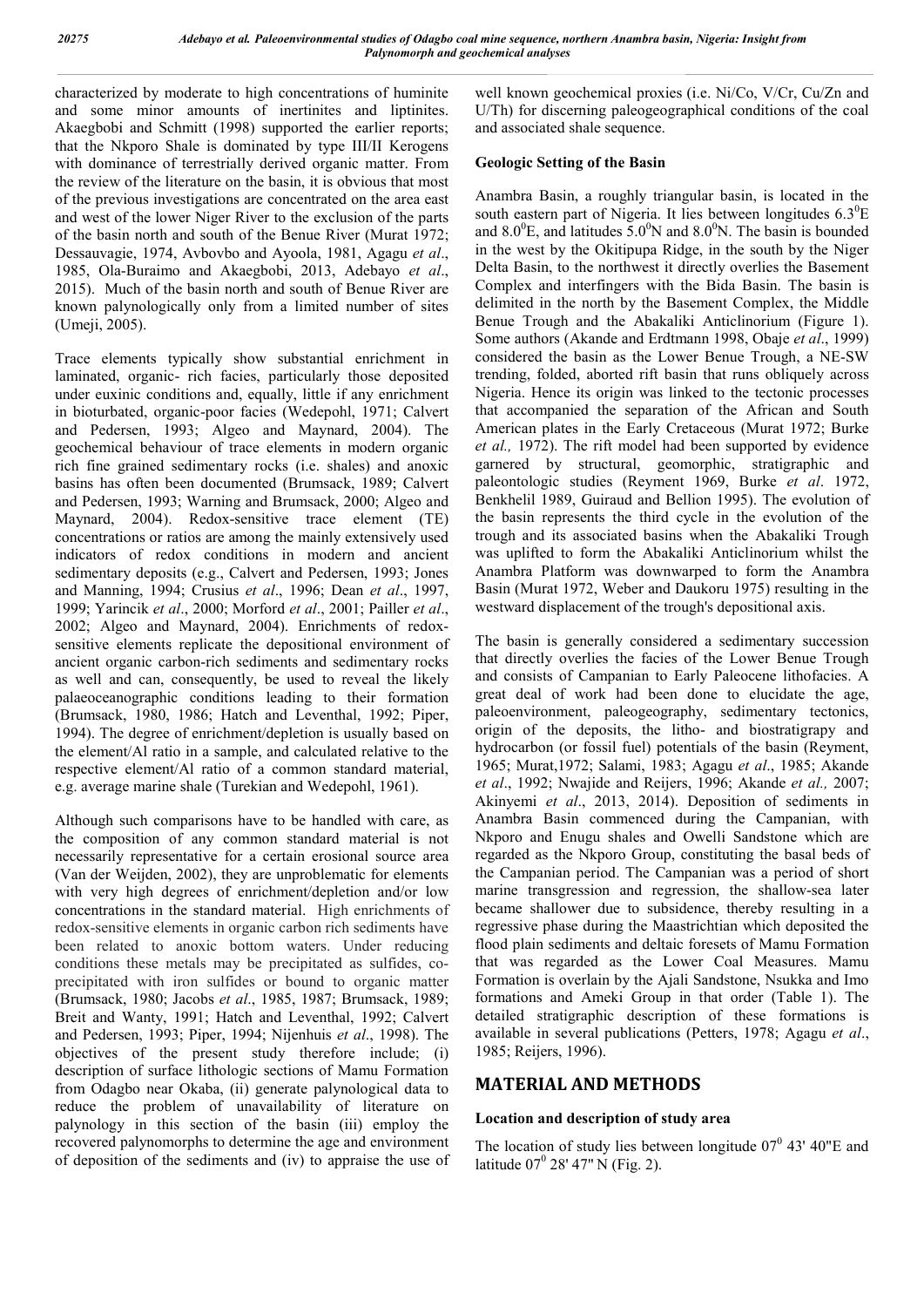

**Fig. 1. Geological Map of Anambra Basin Showing the Area of Study (modified after Nwajide 1990)**

**Table 1. The formations in Abakaliki-Anambra Basin (modified after Nwajide, 1990)**

|                          | AGE                                       | <b>ABAKALIKI - ANAMBRA BASIN</b>                                   |  |  |  |  |  |  |  |
|--------------------------|-------------------------------------------|--------------------------------------------------------------------|--|--|--|--|--|--|--|
| m.y<br>30                | Oligocene                                 | Ogwashi-Asaba Formation                                            |  |  |  |  |  |  |  |
| 54.9                     | Eocene                                    | Ameki/Nanka Formation/<br><b>Nsugbe Sandstone</b><br>(Ameki Group) |  |  |  |  |  |  |  |
|                          | Palaeocene                                | Imo Formation                                                      |  |  |  |  |  |  |  |
| 65                       |                                           | <b>Nsukka Formation</b>                                            |  |  |  |  |  |  |  |
| 73                       | Maastrichtian                             | <b>Ajali</b> Formation                                             |  |  |  |  |  |  |  |
|                          |                                           | <b>Mamu Formation</b>                                              |  |  |  |  |  |  |  |
| 83<br>87.5               | Campanian                                 | Nkporo / Oweli Formation/Enugu Shale<br>Shale<br>(Nkporo Group)    |  |  |  |  |  |  |  |
|                          | Santonian                                 |                                                                    |  |  |  |  |  |  |  |
| 88.5<br>93<br>100<br>119 | Conjacian                                 | Agbani Sandstone/Awgu Shale                                        |  |  |  |  |  |  |  |
|                          | Turonian                                  | <b>Eze Aku Group</b>                                               |  |  |  |  |  |  |  |
|                          | Cenomanian -<br><b>Albian</b>             | <b>Asu River Group</b>                                             |  |  |  |  |  |  |  |
|                          | Aptian<br><b>Barremian</b><br>Hauterivian | <b>Unnamed Units</b>                                               |  |  |  |  |  |  |  |
| Precambrian              |                                           | <b>Basement Complex</b>                                            |  |  |  |  |  |  |  |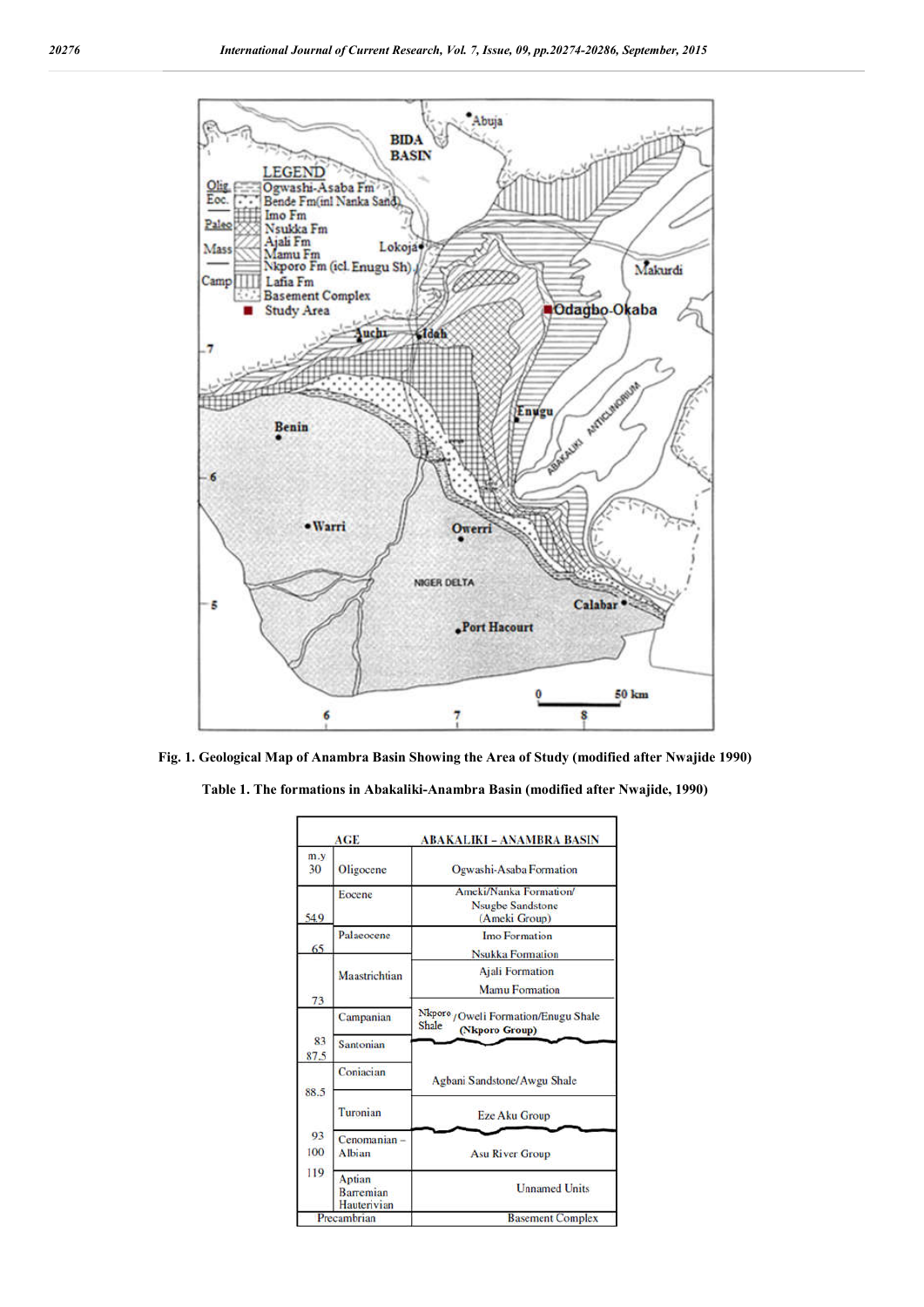It is an opencast coal mine at Odagbo which is about 4 km from Okaba, Kogi State. The mine consists of 0.8 m thick (exposed section) bituminous coal with over 3 - 6 m overburden (Fig. 3). The very dark coloured coal is overlain by light grey silty shale (heterolithic) that grades into light grey to brownish laminated and mottled siltstone at the top.

## *Fusion bead method for Major element analysis*

- Weigh 1.0000 g  $\pm$  0.0009 g of milled sample
- Place in oven at  $110^{\circ}$ C for 1 hour to determine H<sub>2</sub>O+
- Place in oven at 1000°C for 1 hour to determine LOI



**Fig. 2. Location map of Odagbo coal mine**

## **Palynomorph analysis**

Palynological sample preparation followed the standard procedures of using HF and HCl to remove the matrix (silicates and carbonates) and oxidized by adding concentrated nitric acid (Faegri and Iversen 1989, Wood *et al.* 1996). The residues were sieved through  $5 \mu$  size nylon sieve mesh. Photomicrographs were taken using a light microscope equipped camera.

## **XRF and LA-ICPMS analyses**

The pulverized coal and shale samples were analysed with XRF and LA-ICPMS technique. The elemental data for this work have been acquired using X- ray fluorescence (XRF) and Laser Ablation inductively coupled plasma spectrometry (LA-ICPMS) analyses.

The analytical procedures are as follows;

Pulverised shale samples were analysed for major element using Axios instrument (PANalytical) with a 2.4 kWatt Rh Xray Tube. Further, the same set of samples were analysed for trace element using LA-ICPMS instrumental analysis. LA-ICP-MS is a powerful and sensitive analytical technique for multi-elemental analysis. The laser was used to vaporize the surface of the solid sample, while the vapour, and any particles, were then transported by the carrier gas flow to the ICP-MS. The detailed procedures for sample preparation for both analytical techniques are reported below.

- Add 10.0000  $g \pm 0.0009$  g Claisse flux and fuse in M4 Claisse fluxer for 23 minutes.
- $0.2$  g of NaCO<sub>3</sub> was added to the mix and the sample+flux+NaCO<sub>3</sub> was pre-oxidized at
- 700°C before fusion.
- Flux type: Ultrapure Fused Anhydrous Li-Tetraborate-Li-Metaborate flux (66.67 % Li<sub>2</sub>B<sub>4</sub>O<sub>7</sub> + 32.83 % LiBO<sub>2</sub>) and a releasing agent Li-Iodide (0.5 % LiI).

## **Pressed pellet method for Trace element analysis**

- Weigh  $8g \pm 0.05$  g of milled powder
- Mix thoroughly with 3 drops of Mowiol wax binder
- Press pellet with pill press to 15 ton pressure
- Dry in oven at  $100^{\circ}$ C for half an hour before analysing.

These analytical methods yielded data for eleven major elements, reported as oxide percent by weight  $[SiO<sub>2</sub>, TiO<sub>2</sub>]$ , Al<sub>2</sub>O<sub>3</sub>, Fe<sub>2</sub>O<sub>3</sub>, MgO, MnO, CaO, Na<sub>2</sub>O, K<sub>2</sub>O, Cr<sub>2</sub>O<sub>3</sub> and P<sub>2</sub>O<sub>5</sub>] and 21 trace elements [Ni, Cu, Zn, Ga, Rb, Sr, Y, Zr, Nb, Co, V, Pb, Th, U, Ti, Cr, Ba, La, Ce, Nd and P] reported as mg/kg (ppm).

# **RESULTS AND DISCUSSION**

## **Sedimentology, palynomorph assemblage and paleoenviroment**

The heterolith on top of the coal seam is sandier upward and is overlain by ripple, laminated and mottled siltstones (Fig 3).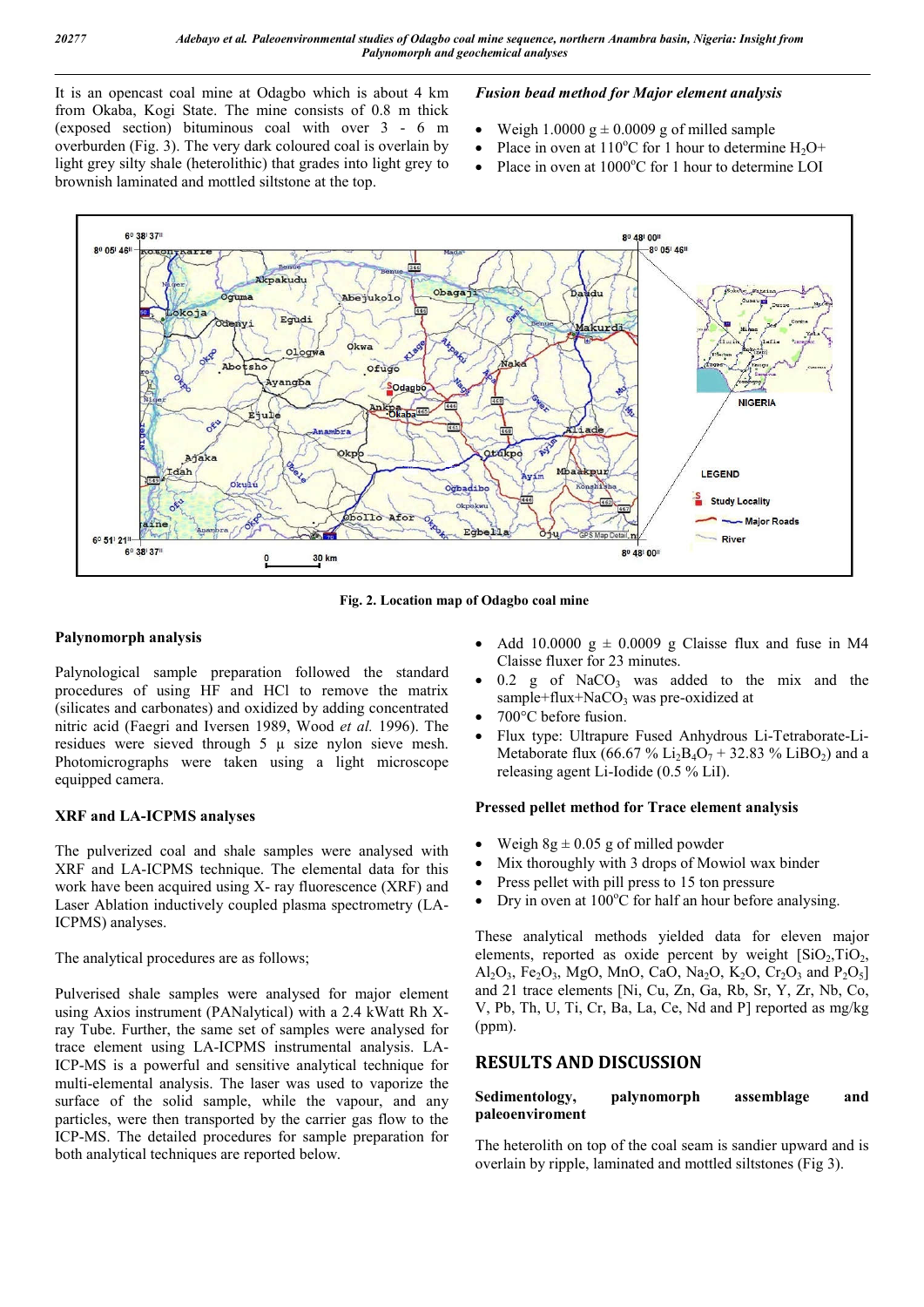

**Fig. 3. (a) Odagbo coal seam and the overlying sedimentary sequence and (b) the litho-log of the section**

The heterolithic shales and siltstones yielded some well preserved palynomorphs consisting of 81 angiospermous pollen and 64 pteridophytic spores (Fig.4). Recovered angiosperms include among others *Monocolpites*, *Echitriporites*, *Psilatricolporites* and *Psilatricolpites* while *Laevigatosporites,* monolete and trilete spores constitute the spores. No marine palynomorph was recovered. The coal seam that underlies the sedimentary sequence is barren of sporomorphs with the exception of only one specimen of trilete spore. The most abundant taxa of angiosperm pollen recovered are monocolpates (e.g. *Monocolpites marginatus*, *Longapertites* spp.), tricolporates/tricolpates (e.g, *Psilatricolporites crassus, Praedapollis africanus*, *Periretisyncolpites* sp., *Retricolporites* sp.) which constitute 33% and 23% respectively. Other angiosperms occur in minor constituents. *Acrostichum aureum* (23.8%), *cyathidites minor*/ *cyathidites* spp. (23, 8%) dominate the pteridophytic spores.

The association of *Zlivisporis blanensis, Longapertites marginatus, Mauritiidites lehmani, Proteacidites* spp., *Retidiporites magdalenensis and Periretisyncolpites* spp. suggests a Maastrichtian age (Eisawi and Schrank 2008, Lawal and Moullade 1986, Schrank 1994). The monocolpate fossil pollen taxa listed above are essentially similar to the angiospermous elements recovered in Tani Basin in Ghana by

Atta-Petters and Salami (2004). They have also been recorded from Palmae Province of Senegal and Ivory Coast (Jardiné and Magloire 1965), Brazil (Herngreen 1975), northern South America (Muller *et al*. 1987), Venezuela, Colombia, Nigeria, Carribean, Borneo (Germeraad *et al.* 1968), Nigeria (Edet and Nyong, 1994; Salami 1982, 1984, 1985, 1988, 1990), Northern Somalia (Schrank 1994), Egypt (Schrank 1987; El Beialy 1995), Sudan (Schrank 1987) and India (Thanikaimoni *et al.*  1984). These fossil palms fit into the Late Cretaceous Palmae Province of Africa, South America and India described by Herngreen and Chlonova (1981), Herngreen *et al.* (1996), and Atta-Petters and Salami (2004). The dominance of palmae flora suggests a tropical to subtropical climate and the recovered assemblage is interpreted as indicative of a warm and humid climate (Herngreen 1998). Paleoenvironments of deposition of the sediments are reconstructed by putting together evidence from the type of lithology, sedimentary structure, textural characteristic, fossil content and geochemical data.

The paleoenvironments of deposition of the sediments of Nkporo Formation have been the subject of discussion by various authors (Adebayo and Ojo, 2004, Ojo *et al*., 2009, Chiaghanam *et al*., 2012). Mottled siltstones suggest fluctuating climate while the wavy laminated heteroliths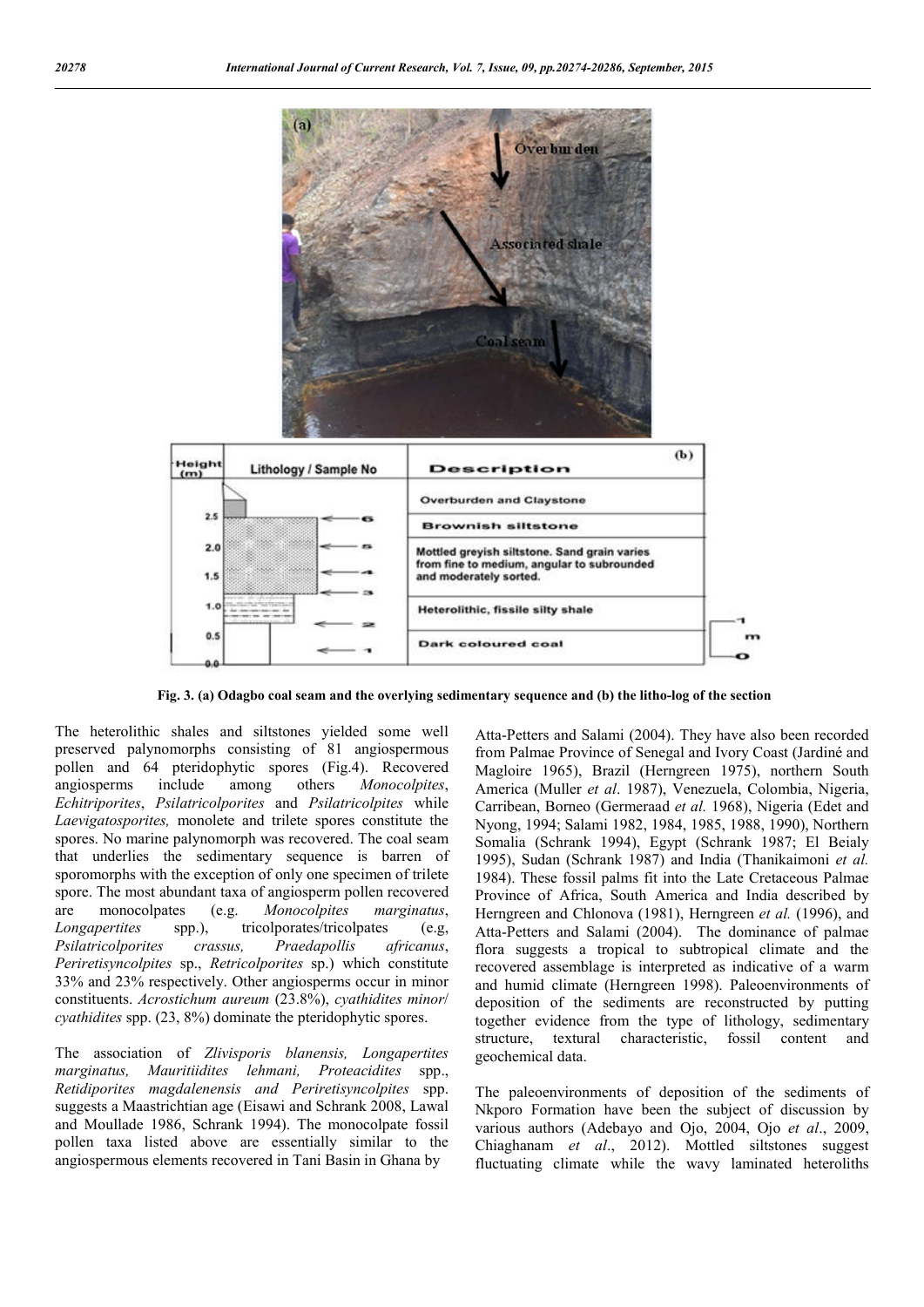indicate deposition under a quite low energy condition. The presence of charred graminae cuticles denotes proximity to fluviodeltaic source and moderately distal oxic environment of deposition (Carvalho *et al.,* 2006). The trilete and monolete forms are structurally and sculpturally comparable to some of the extant forms of the families Cyatheaceae and Polypodiaceae, some of which are known to inhabit fresh water swamps and marshes (Atta-Peters and Salami, 2004). Al-Ameri *et al.* (2001) have also interpreted such as deposition in a swamp marsh and fluvial dominated environment. Palynologically, the sediments can be said to be deposited in lacustrine brackish-water swamps and marshes environments based on the preponderance of *Acrostichum aureum*, *Laevigatisporites* spp. and *Psilatricolporites crassus* (Tomlinson 1986, Velasquez, 1994).

#### **Provenance and paleo-redox conditions**

According to Armstrong-Altrin *et al*. (2004) a low concentration of Cr indicates a felsic provenance, and high contents of Cr and Ni are mainly found in sediments derived from ultramafic rocks. Chromium and nickel concentrations are low in the studied shale samples (Table 3). Consequently, the low Cr/Ni ratios (i.e.  $3.76 - 27$ ) indicate that felsic components were the main components among the basement complex source rocks. Ratios such as La/Sc, Th/Sc, Th/Co, and Th/Cr are significantly different in felsic and basic rocks and may allow constraints on the average provenance composition (Wronkiewicz and Condie, 1990; Cox *et al*., 1995; Cullers, 1995).





**Plate (x1000)**

**Fig. 4: 1.** *Retidiporites* **spp.; 2. Cingulatisporites ornatus Germeraad, Hopping and Muller, 1968; 3.** *Laevigatosporites* **spp.; 4.** *Foveotriletes margaritae* **(Van der Hammen)** *Germeraad***, Hopping and Muller, 1968; 5.** *Proteacidites sigalli Boltenhagen***, 1978; 6.** *Proteacidites* **spp.; 7.** *Pachydermites diederixi Germeraad***, Hopping and Muller, 1968; 8.** *Gemmamonoporites* **sp. 9.** *Psilatricolporites* **crassus van der Hammen and Wijmstra,1964; 10.** *Monocolpites* **marginatus van der Hammen, 1954; 11.** *Verrucatosporites* **spp.; 12, 13.** *Echitriporites* **trianguliformis van Hoeken-Klinkenberg 1964; 14.** *Retitricolporites* **irregularis van der Hammen and Wijmstra 1964; 15.** *Cyathidites minor* **Couper 1953; 16.** *Longapertites* **spp.**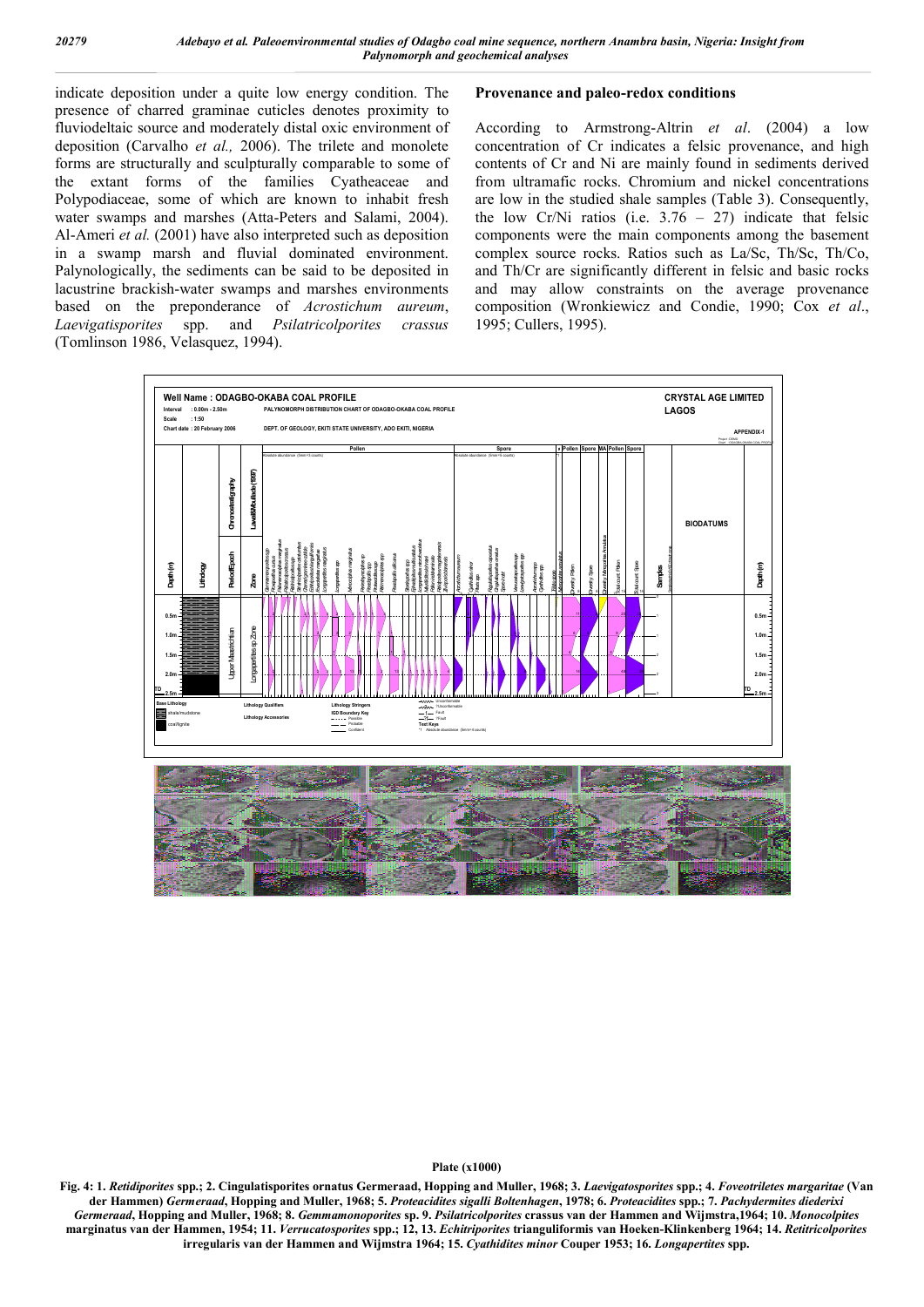The ratios of Th/Cr ( $\sim$ 0.24 – 0.43), Cr/Th ( $\sim$ 2.6 – 4.18), Th/Co  $(-0.20 - 1.36)$  and Cr/Ni  $(-1.76 - 2.76)$  suggests that the shale sequence were derived from felsic source rocks (Cullers, 1994; 2000; Nagarajan, 2007). Trace element ratios such as Ni/Co, V/Cr, Cu/Zn and U/Th have been used to evaluate paleoredox conditions (Hallberg, 1976; Jones and Manning, 1994). The ratio of uranium to thorium may be used as a redox indicator with U/Th ratio being higher in organic rich mudstones (Jones and Manning, 1994). U/Th ratios below 1.25 suggest oxic conditions of deposition, whereas values above 1.25 indicate suboxic and anoxic conditions (Jones and Manning, 1994; Nath *et al*., 1997).

The present study shows low U/Th ratio  $(-0.27 - 0.31)$  (Tables 2 and3), which indicate that coal seam and associated shale sequence were deposited in an oxic environment. A few numbers of authors have used V/Cr ratio as an index of paleooxygenation (Dill, 1986; Dill *et al.,* 1988; Nagarajan, 2007). Bjorlykke (1974) reported the incorporation of Cr in the detrital fraction of sediments and its possible substitution for Al in the clay structure. Vanadium may be bound to organic matter by the incorporation of  $V^{4+}$  into porphyrins, and is generally found in sediments deposited in reducing environments (Shaw *et al.,* 1990). According to Jones and Manning (1994), the V/Cr ratios above 2 indicate anoxic conditions, whereas values below 2 suggest more oxidizing conditions. Accordingly, the V/Cr ratios of coal seam and associated shale sequence vary between 1.14 and 1.53, (Tables 2 and 3) which indicates that they were deposited in an oxic depositional environment. A number of authors have used the Ni/Co ratios as a redox indicator (Dypvik, 1984; Dill, 1986; Nagarajan, 2007). Jones and Manning (1994) showed that the Ni/Co ratios below 5 indicate oxic environments, whereas ratios above 5 suggest suboxic and anoxic environments. The Ni/Co ratios vary between 0.48-1.93 (Tables 2 and 3) suggesting that coal seam and associated shale sequence were deposited in a well oxygenated environment. The Cu/Zn ratio is also used as a redox parameter (Hallberg, 1976).

According to Hallberg (1976) high Cu/Zn ratios indicate reducing depositional conditions, while low Cu/Zn ratios suggest oxidizing conditions. Therefore, the low Cu/Zn ratios  $(-0.20 - 0.44)$  in the shale sequence (Table 3) indicate that they were deposited under oxidizing conditions. On the other hand, the high Cu/Zn ratio  $(-2.82)$  in the coal seam indicates reducing conditions. According to Hatch and Levantal (1992),  $V/(Ni + V)$  ratios below 0.46 indicate oxic environments, but ratios above 0.54 to 0.82 suggest suboxic and anoxic environments. The  $V/(Ni + V)$  ratios in the coal seam and associated shale sequence vary between 0.64 and 0.78 which indicate suboxic to anoxic environment of deposition. Kimura ve Watanabe (2001) showed that the V/Sc ratios below 9.1 indicate oxic environment of deposition. The V/Sc ratios in the coal seam and associated shale sequence (such as  $Sh_2, Sh_3, Sh_4$ and  $Sh<sub>5</sub>$ ) indicate oxic environment of deposition. On the contrary, only shale sample code-named  $Sh_1$  shows V/Sc ratio above 9.1. The closeness between Ni and Cr concentration levels as well as V/Ni ratio for the coal seam (Table 3) indicate that the organic matter is derived from terrestial/marine and are of low maturity. This agreed with earlier work done on this

coal seam by other workers (Adedosu *et al*., 2007; Okorie and Egila, 2014).

#### **Trace element enrichments**

The enrichment factors (EF) were evaluated by normalizing each trace element to Al, which is understood to suggest the detrital influx, and comparing these ratios to those of normal shale. The enrichment factor (EF) is equal to (Element/Al) / (Element/Al) shale, where the ratio in the numerator is that for the shale in question, and the ratio in the denominator is that for a ''typical'' shale (using data from Wedepohl, 1971 and 1991). This approach has been used by various authors to evaluate trace-element enrichments in modern and ancient sediments (e.g., Calvert and Pedersen, 1993; Arnaboldi and Meyers, 2003; Rimmer, 2004). The trace elements data in the coal seam and associated shale sequence show different levels of enrichment (Table 4).

#### **Trace element enrichments**

The enrichment factors (EF) were evaluated by normalizing each trace element to Al, which is understood to suggest the detrital influx, and comparing these ratios to those of normal shale. The enrichment factor (EF) is equal to (Element/Al) / (Element/Al) shale, where the ratio in the numerator is that for the shale in question, and the ratio in the denominator is that for a''typical'' shale (using data from Wedepohl, 1971 and 1991). This approach has been used by various authors to evaluate trace-element enrichments in modern and ancient sediments (e.g., Calvert and Pedersen, 1993; Arnaboldi and Meyers, 2003; Rimmer, 2004). The trace elements data in the coal seam and associated shale sequence show different levels of enrichment (Table 4).

#### **Summary and conclusion**

The coal facies sequence at Odagba mine consists of a thick  $\theta$ coal seam, silty shales (heteroliths) and mottled siltstones. The typical vertical trend within this facies is one of coarseningupwards, both within the heterolith and siltstone members. Miall (1996) was of the opinion that interbedded claystones/siltstones or laminated facies are common in overbank area, and represent deposition from suspension in a calm environment or weak traction currents. Therefore this sequence was probably deposited from suspension below storm-wave base where sediments are usually deposited in a quiet low energy environment.

According to Coleman and Prior (1981), lake bottoms deposits, where anoxic condition prevailed, consist of dark grey to black organic-rich clays containing scattered silt lenses. The presence of dark grey shales and some slumps suggest that deposition occurred at the apex of a distributary system, probably in a lacustrine environment. A swampy shallow lake is therefore suggested due to the lack of marine shells, presence of some faintly burrowed horizons, organic-rich shales (Ntamak-Nida *et al*. 2008, 2010) and some oxidised claystones.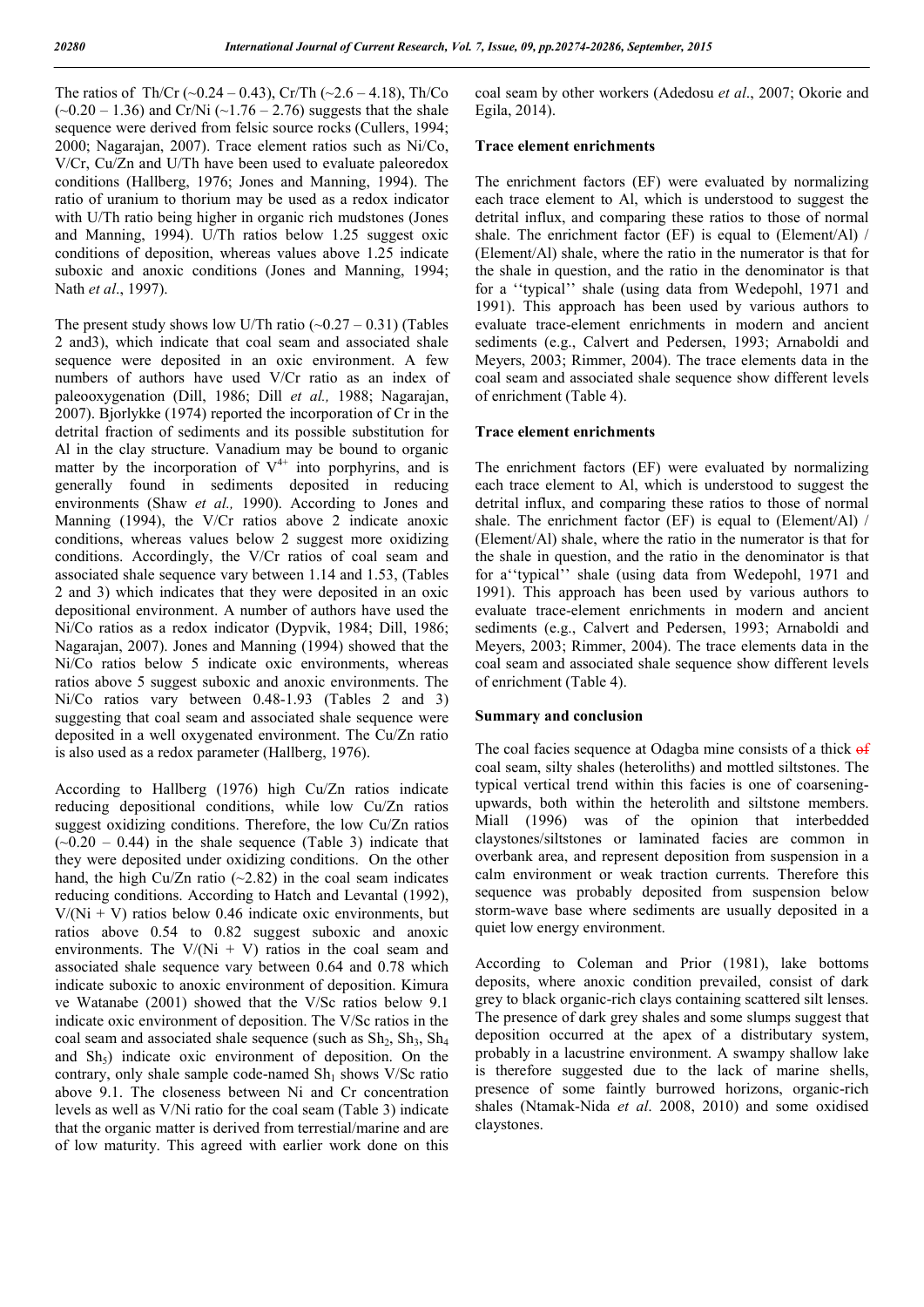| Element ratios                                                                                                         | Oxic     | Dysoxic                | Suboxic to Anoxic Euxinic |        |  |  |  |
|------------------------------------------------------------------------------------------------------------------------|----------|------------------------|---------------------------|--------|--|--|--|
| Ni/Co <sup>1</sup>                                                                                                     | $\leq 5$ | 5 to 7                 | >7                        |        |  |  |  |
| V/Cr                                                                                                                   | $\leq$ 2 | 2 to 4.25              | > 4.25                    |        |  |  |  |
| U/Th'                                                                                                                  |          | $< 0.75$   0.75 - 1.25 | >1.25                     |        |  |  |  |
| $V/(Ni+V)^2$                                                                                                           |          | $0.46$   0.46 - 0.60   | $0.54 - 0.82$             | > 0.84 |  |  |  |
| $V/Sc^3$                                                                                                               | < 9.1    |                        |                           |        |  |  |  |
| <sup>1</sup> Jones and Manning (1994); <sup>2</sup> Hatch and Levantal (1992); <sup>3</sup> Kimura ve Watanabe (2001). |          |                        |                           |        |  |  |  |

**Table 2. Some trace element ratios to evaluate paleoredox conditions**

**Table 3. Trace elements (mg/kg) and element ratios in coal seam and associated shale sequence**

| Element | Aver shale | $Sh_1$ | Sh <sub>2</sub> | Sh <sub>3</sub> | $Sh_4$ | Sh <sub>5</sub> | $C_S$  |                | Element   Aver. shale | $Sh_1$ | Sh <sub>2</sub> | Sh <sub>3</sub> | $Sh_4$ | Sh <sub>5</sub> | $C_S$  |
|---------|------------|--------|-----------------|-----------------|--------|-----------------|--------|----------------|-----------------------|--------|-----------------|-----------------|--------|-----------------|--------|
| As      | 10         | nd     | nd              | nd              | nd     | nd              | nd     | Mn             | 850                   | 126.55 | 132.76          | 355.84          | 387.25 | 527.65          | 323.20 |
| Ni      | 68         | 16.38  | 21.57           | 26.50           | 28.63  | 28.33           | 9.49   | Ce             | nd                    | 67.73  | 98.53           | 98.96           | 111.81 | 138.25          | 12.90  |
| Cu      | 45         | 15.40  | 18.38           | 22.95           | 12.76  | 31.70           | 9.52   | Nd             | nd                    | 28.71  | 41.40           | 41.62           | 47.76  | 60.59           | 6.11   |
| Zn      | 95         | 38.17  | 45.80           | 51.79           | 63.32  | 79.32           | 3.37   | Sc             | nd                    | 12.83  | 13.28           | 14.32           | 14.58  | 17.25           | 4.24   |
| Pb      | 22         | 20.77  | 21.77           | 34.57           | 13.23  | 49.18           | 2.88   | Nb             | nd                    | 14.67  | 16.23           | 16.11           | 21.25  | 27.38           | 10.16  |
| Rb      | 140        | 31.95  | 38.07           | 43.44           | 49.41  | 62.56           | 1.30   | Cs             | nd                    | 1.45   | 1.63            | 1.33            | 1.79   | 4.00            | 0.11   |
| Sr      | 300        | 65.43  | 62.72           | 77.04           | 82.19  | 82.49           | 24.17  | Pr             | nd                    | 7.63   | 10.87           | 11.10           | 12.47  | 15.74           | 1.48   |
| Y       | 41         | 23.48  | 31.69           | 29.85           | 42.98  | 45.44           | 16.59  | Sm             | nd                    | 5.14   | 7.55            | 7.76            | 9.45   | 11.67           | 1.32   |
| Zr      | 160        | 694.11 | 1082.84         | 867.83          | 860.26 | 659.67          | 106.89 | Eu             | nd                    | 0.95   | 1.40            | 1.42            | 1.79   | 2.37            | 0.35   |
| Nb      | nd         | 14.67  | 16.23           | 16.11           | 21.25  | 27.38           | 10.16  | Gd             | nd                    | 4.62   | 6.38            | 6.26            | 7.86   | 9.45            | 1.84   |
| Pb      | nd         | 20.77  | 21.77           | 34.57           | 13.23  | 49.18           | 2.88   | Tb             | nd                    | 0.68   | 0.91            | 0.92            | 1.23   | 1.41            | 0.31   |
| Th      | nd         | 11.53  | 17.48           | 16.57           | 18.07  | 22.21           | 4.00   | D <sub>V</sub> | nd                    | 3.77   | 5.68            | 5.59            | 7.38   | 8.39            | 2.10   |
| U       | 3.7        | 3.28   | 5.15            | 4.45            | 5.63   | 6.62            | 1.07   | Ho             | nd                    | 0.82   | 1.13            | 1.12            | 1.51   | 1.67            | 0.48   |
| Mo      |            | 1.20   | 1.74            | 1.16            | 1.49   | 1.91            | 0.63   | Er             | nd                    | 2.43   | 3.49            | 3.26            | 4.72   | 4.87            | 1.45   |
| V       | 130        | 50.51  | 53.05           | 47.04           | 61.87  | 98.37           | 25.58  | Tm             | nd                    | 0.34   | 0.49            | 0.45            | 0.71   | 0.68            | 0.20   |
| Cr      | 90         | 40.05  | 46.56           | 38.85           | 51.89  | 78.22           | 16.70  | Yb             | nd                    | 2.80   | 3.88            | 3.50            | 5.11   | 4.88            | 1.35   |
| Co      | 19         | 8.48   | 20.06           | 24.15           | 25.22  | 35.31           | 19.65  | Lu             | nd                    | 0.39   | 0.57            | 0.53            | 0.77   | 0.72            | 0.20   |
| Ba      | 580        | 642.11 | 500.82          | 651.58          | 631.52 | 719.51          | 115.04 | Hf             | nd                    | 18.40  | 29.24           | 22.84           | 23.19  | 17.88           | 2.74   |
| La      | nd         | 33.53  | 47.63           | 46.53           | 52.24  | 64.77           | 7.28   | Ta             | nd                    | 1.07   | 1.25            | 1.50            | 1.62   | 2.14            | 0.99   |
| Ni/Co   | 3.58       | 1.93   | 1.08            | 1.10            | 1.14   | 0.80            | 0.48   | Cr/Th          | 28                    | 3.47   | 2.66            | 2.34            | 2.87   | 3.52            | 4.18   |
| V/Cr    | 1.50       | 1.26   | 1.14            | 1.21            | 1.19   | 1.26            | 1.53   | Th/Co          | 0.006                 | 1.36   | 0.87            | 0.69            | 0.72   | 0.63            | 0.20   |
| U/Th    | nd         | 0.28   | 0.29            | 0.27            | 0.31   | 0.30            | 0.27   | Th/Cr          | 0.036                 | 0.29   | 0.38            | 0.43            | 0.35   | 0.28            | 0.24   |
| Cr/Ni   | 1.32       | 2.45   | 2.16            | 1.47            | 1.81   | 2.76            | 1.76   | Cu/Zn          | 0.053                 | 0.40   | 0.40            | 0.44            | 0.20   | 0.40            | 2.82   |
| V/Sc    | nd         | 10.14  | 3.99            | 3.29            | 4.24   | 5.70            | 6.04   | $V/(Ni+V)$     | 0.66                  | 0.76   | 0.71            | 0.64            | 0.68   | 0.78            | 0.73   |
| V/Ni    | 1.91       | 3.08   | 2.46            | 1.78            | 2.16   | 3.47            | 2.69   |                |                       |        |                 |                 |        |                 |        |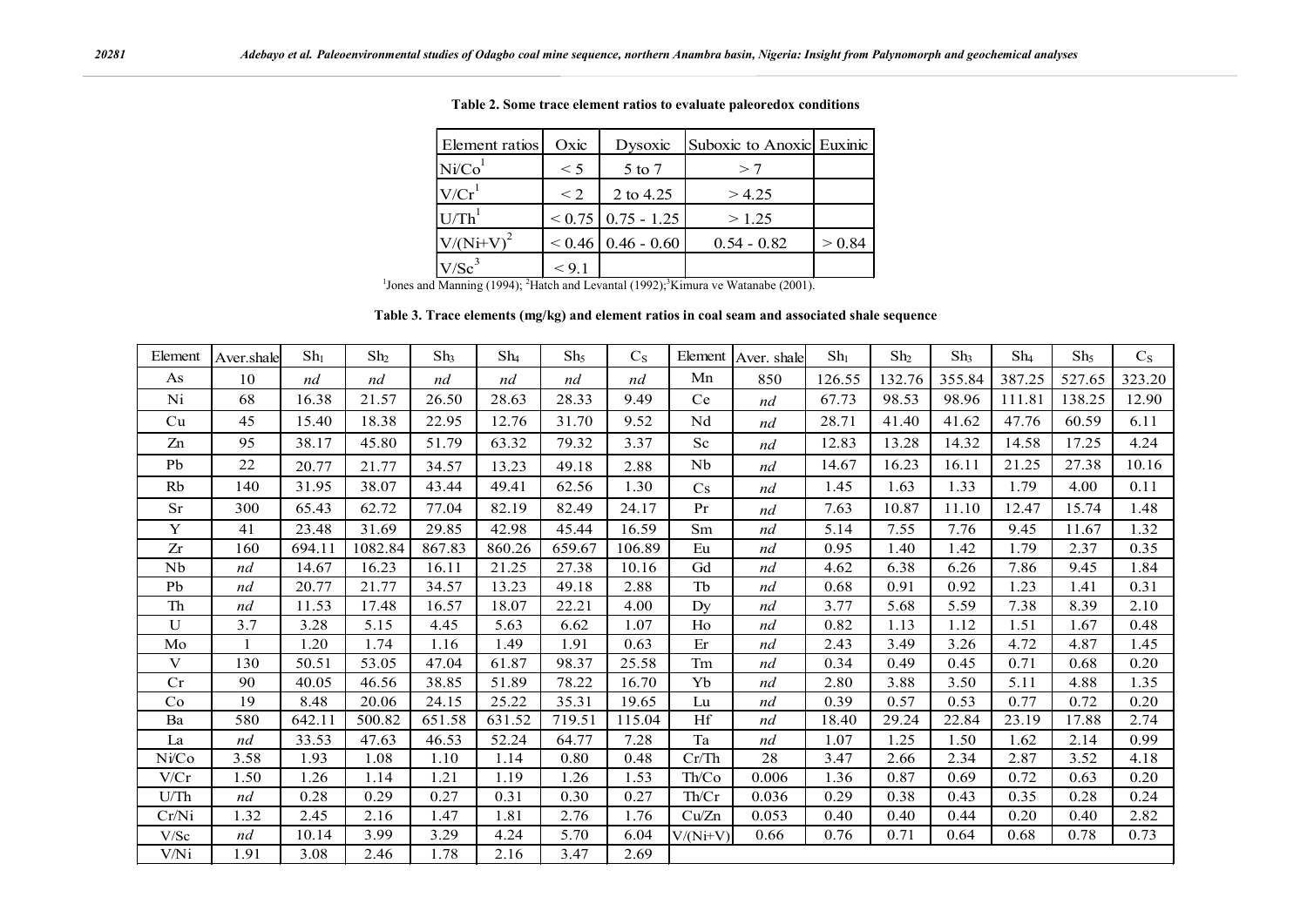Palynological analysis of the heterolithic shales, siltstones and bituminous coal samples from the Mamu Formation at Odagbo mine in the upper Anambra Basin yielded a total of 145 species. Fifty six percent (56%) of the palynomorphs were pollen while 44% spores. The recovered palynomorphs such as *Retidiporites magdalenensis, Foveotriletes margaritae, Longapertites microfoveolatus, Proxapertites cursus, Periretisyncolpites* sp. enabled assignment of Late Maastrichtian to the studied sequence. The sediments are interpreted to be deposited in lacustrine brackish-water swamps and marshes environments based on the preponderance of *Acrostichum aureum*, *Laevigatisporites* spp. and *Psilatricolporites crassus*. The botanical affiliation of the recovered microflora shows close relationship to the palme taxa of the Senonian period and therefore belong to the Senonian Palme Province of tropical Africa and South America (ASA). The studied shales exhibit different degrees of trace-element enrichment, with the approximate order of enrichment relative to average shale being in the order:  $Y > Zr$  $>$  Co $>$  Mo  $>$  Pb  $>$  U $>$ Ba  $>$  Cu  $>$  Ni  $>$  Zn  $>$  V  $>$  Sr. The trace element redox indices ratios such as V/Cr, Ni/Co, Cu/Zn, U/Th and V/Sc, infer that these shale sequence were deposited under oxic environment. Furthermore, the ratio of V ( $Ni + V$ ) in coal seam and associated shale sequence suggest suboxic to anoxic environment of deposition. Therefore, the lithological, palynological and geochemical analyses of the studied coal – shale facies suggest environment ranging from suboxic to anoxic.

# **REFERENCES**

- Adebayo, O. F., Ola-Buraimo, A. O., Madukwe, H. N. and Aturamu, A. O. 2015. "Palynological and Sequence Stratigraphy Characterization of the Early-Late Campanian Nkporo Shale, Orekpekpe-Imiegba Area, Anambra Basin, Nigeria". *European Journal of Basic and Applied Sciences*, *2*(1): 1-15.
- Adebayo, O.F. and Ojo A.O. 2004. "Palynostratigraphic of Cretaceous deposits of Anambra Basin, Eastern Nigeria", *Pakistan Journal of Scientific and Industrial Research,* 47(6): 417-422.
- Adedosu, T. A., Adedosu, H. O., Adebiyi, F. M. 2007. Geochemical and Mineralogical Significance of Trace Metals in Benue Trough Coals, Nigeria. *Journal of Applied Sciences*, 7 (20): 3101 -3105.
- Adeleye, D. R. 1975. "Nigerian Late Cretaceous stratigrphy and paleogeogrphy". *American Association of Petroleum Geologists Bulletin*, 59(12): 2302-2313.
- Agagu, O. K. and Adighije, C. I. 1983. "Tectonic and sedimentation framework of the lower Benue Trough, Southern Nigeria", *Journal of African Earth Science,* 1: 267-274.
- Agagu, O. K. and Ekweozor, C. M. 1982. "Source-rock characteristics of Senonian shales in the Anambra syncline, southern Nigeria", *Journal of Mining and Geology*, 19(2): 51-61.
- Agagu, O.K., Fayose, E.A. and Petters, S.W. 1985. "Stratigraphy andsedimentation in the SenonianAnambra Basin of Eastern Nigeria", *Journal of Mining and Geology*, 22: 25–36.
- Akaegbobi, M.I. and Schmitt, M. 1998. "Organic Facies, Hydrocarbon Source Potential and theReconstruction of the

Depositional Paleoenvironment of the Campano-MaastrichtianNkporo Shale in the Cretaceous Anambra Basin, Nigeria", *Nigerian Association of Petroleum Explorationists*. 13: 1-19.

- Akande, S.O. Erdtmann, B. D. 1998. "Burial metamorphism (maturation) in Cretaceous sediments of the southern Benue Trough and the Anambra Basin, Nigeria", *American Association of Petroleum Geologists Bulletin*, 82: 1191- 1206.
- Akande, S.O., Hoffknecht, A. and Erdtmann, B.D. 1992. "Rank and petrographic composition of selected upper cretaceous and tertiary coals of Southern Nigeria", *Int. J. Coal Geol.*, 71: 209-224.
- Akande, S.O., Ogunmoyero, I.B. Petersen, H.I. Nytoft, H.P. 2007. "Source the lower maastrichtian mamu foundation, SE Nigeria", *J. Pet. Geol*., 30: 303-324.
- Akinyemi, S. A., Adebayo, O. F**.**, Ojo, A.O., Fadipe, O. A. and Gitari, W. M. 2014. "Geochemistry and mineralogy of the Campanian Sandstone of Lokoja-Basange Formation, Middle NigerBasin(Lokoja sub-basin), Nigeria: Implications for provenance, weathering, tectonic setting and paleo-redox condition", *Journal of Natural Sciences Research*, 4(16): 65-89.
- Akinyemi, S. A., Adebayo, O. F**.**, Ojo, O. A., Fadipe, O. A. and Gitari, W. M. 2013. "Mineralogy and Geochemical Appraisal of Paleo-Redox Indicators in Maastrichtian Outcrop Shales of Mamu Formation, Anambra Basin, Nigeria", *Journal of Natural Sciences Research* 3(10): 48- 64.
- Al-Ameri, T, K., Al- Najar, T. K. Batten, D. J. 2001. "Palynostratigraphy and palynofacies indications of depositional environments and source potential for hydrocarbons, the mid Cretaceous Nahr Umr and lower Maudud Formation, Iraq", *Cretac Res*, 22: 735–742.
- Algeo, T. J., Maynard, J. B. 2004. Trace-element behavior and redox facies in core shales of Upper Pennsylvanian Kansastype cyclothems. *Chemical Geology*, 206, p. 289– 318.Atta-Peters, D. and Salami, M. B. (2004), "Late Cretaceous to Early Tertiary Pollen Grains from Offshore Tano Basin, Southwestern Ghana", *Revista Española de Micropaleontología*, 36(3): 451-465.
- Arnaboldi, M., Meyers, P. A. 2003. Geochemical evidence for paleoclimatic variations during deposition of two Late Pliocene sapropels from the Vrica section, Calabria. *Palaeogeography, Palaeoclimatology, Palaeoecology*, 190: 257- 271.
- Avbovbo, A. A. and Ayoola, E. O. 1981. "Petroleum prospects of southern Nigeria's Anambra Basin, *Oil and Gas Journal*, 334-347.
- Benkhelil, J. 1989. "The origin and evolution of the Cretaceous Benue Trough, Nigeria", *Journal of African Science*, 8: 251–282.
- Bjorlykke, K. 1974. Geochemical and mineralogical influence of Ordovician island arcs on epicontinental clastic sedimentation: A study of Lower Palaeozoic sedimentation in the Oslo region, Norway. *Sedimentology*, 21(2): 251- 272.
- Breit, G.N.,Wanty, R. B. 1991. Vanadium accumulation in carbonaceous rocks. A review of geochemical controls during deposition and diagenesis. *Chemical Geology*, 91  $(1-2)$ : 83-97.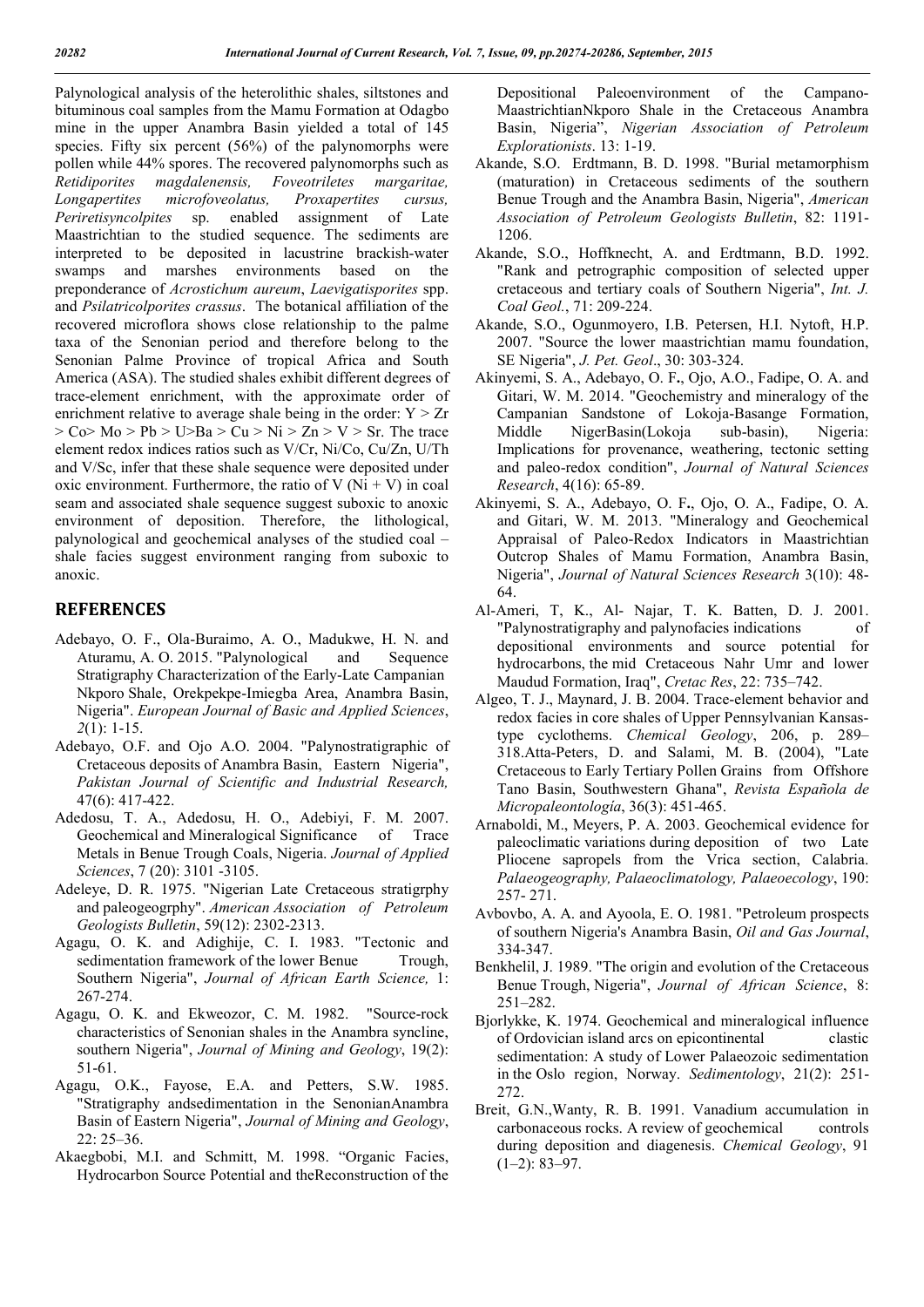- Brumsack, H. J. 1986. The inorganic geochemistry of Cretaceous black shales (DSDP Leg 41) in comparison to modern upwelling sediments from the Gulf of California: In Summerhayes, C.P., Shackleton, N.J. (Eds.), North Atlantic Palaeoceanography. *Spec. Publ.-Geol. Soc. Lond.,*  vol. 21: 447– 462.
- Brumsack, H. J. 1989. Geochemistry of recent TOC-rich sediments from the Gulf of California and the Black Sea. *Geologische Rundschau*, 78: 851–882.
- Brumsack, H. J. 2006. The trace metal content of recent organic carbon-rich sediments: implications for Cretaceous black shale formation. *Palaeogeography, Palaeoceanography, Palaeoecology*, 232 (2–4): 344–361.
- Brumsack, H. J., 1980. Geochemistry of Cretaceous black shales from the Atlantic Ocean (DSDP Legs 11, 14, 36, and 41). *Chemical Geology*, 31: 1–25.
- Burke K.C., Dessauvagie, T.F.J. and Whiteman, A. J. 1972. "Geologic history of the Benue Valley and Adjacent areas", *In*: Dessauvagie T.F. J. and Whiteman A.J. (eds), *African Geology,* Univ. Ibadan Press, Nigeria, 187-206.
- Calvert, S.E., Pedersen, T.F. 1993. Geochemistry of recent oxic and anoxic marine sediments: implications for the geological record. *Marine Geology*, 113 (1–2): 67–88.
- Carvalho, M.A., Mendonça-Filho, J.G. and Menezes, T.R. 2006. "Palaeoenvironmental Reconstruction Based on Palynofacies Analysis of the Aptian-Albian Succession of the Sergipe Basin, Northeastern Brazil", *Marine Micropaleontology*, 59: 56-81.
- Chiaghanam, O. I., Ikegwuonu, O. N., Chiadikobi, K.C., Nwozor K.K., Ofoma A.E., and Omoboriowo, A.O. 2012. "Sequence Stratigraphy and Palynological Analysis of late Campanian to Maastrichtian Sediments in the Upper-Cretaceous, Anambra Basin. A Case Study of Okigwe and its Environs, South-Eastern, Nigeria", *Advances in Applied Science Research*, 3(2): 962-979.
- Coleman, J.M. and Prior, D.B. 1981. "Deltaic environments of deposition. In: Sholle, P.A., Spearing, D. (Eds.), Sandstone Depositional Environments", 31, *American Association of Petroleum Geologists Memoir*, 139–178.
- Cox, R., Lowe, D. R., Cullers, R. L. 1995. The influence of sediment recycling and basement composition on evolution of mudrock chemistry in the southwestern United States. *Geochimica et Cosmochimica Acta*, 59(14): 2919-2940.
- Crusius, J., Calvert, S., Pedersen, T., Sage, D. 1996. Rhenium and molybdenum enrichments in sediments as indicators of oxic, suboxic and sulfidic conditions of deposition. *Earth Planet. Sci. Lett*. 145: 65–78.
- Cullers, R. L. 1995. The controls on the major and trace element evolution of shales, siltstones and sandstones of Ordovician to Tertiary age in the Wet Mountain region, Colorado, U.S.A. *Chemical Geology*, 123(1-4): 107-131.
- Cullers, R. L. 2000. The geochemistry of shales, siltstones and sandstones of Pennsylvanian-Permian age, Colorado, U.S.A. implications for provenance and metamorphic studies. *Lithos*, 51: 305-327.
- Dean, W.E., Gardner, J.V., Piper, D. Z. 1997. Inorganic geochemical indicators of glacial – interglacial changes in productivity and anoxia of the California continental margin. *Geochim. Cosmochim. Acta*, 61: 4507– 4518.
- Dean, W.E., Piper, D.Z., Peterson, L.C. 1999. Molybdenum accumulation in Cariaco basin sediment over the past 24

k.y.: a record of water-column anoxia and climate. *Geology*, 27: 507– 510.

- Dessauvagie, T.F.J. 1974. "A Geological Map of Nigeria Scale 1: 1,000,000", *Nig. Min. Geol. and Metallurgical Society,*  Lagos, Nigeria.
- Dill, H. 1986. Metallogenesis of early Paleozoic graptolite shales from the Graefenthal Horst (northern Bavaria-Federal Republic of Germany). *Economic Geology*, 81: 889-903.
- Dill, H., Teshner, M., Wehner, H. 1988. Petrography, inorganic and organic geochemistry of Lower Permian Carboniferous fan sequences (Brandschiefer Series) FRG: constraints to their palaeogeography and assessment of their source rock potential. *Chemical Geology*, 67(3-4): 307-325.
- Dypvik, H. 1984. Geochemical compositions and depositional conditions of Upper Jurassic and Lower Cretaceous Yorkshire clays, England. *Geological Magazine*, 121(5): 489-504.
- Edet, J. J. and Nyong, E. E. 1994. "Palynostratigraphy of the Nporo Shale exposures (Late Campanian-Maastrichtian) on the Calabar Flank, S. E. Nigeria", *Review of Paleobotany and Palynology,* 80: 131-147.
- Eisawi, A. and Shrank, E. 2008. "Upper Cretaceous to Neogene palynology of the Melut Basin, southeast Sudan", *Palynology*, 32: 101-129.
- Ekweozor, C. M. and Gormly, J. R. 1983. "Petroleum geochemistry of late Cretaceous and early Tertiary shales penetrated by the akukwa-2 well in the anambra basin, southern Nigeria", *Journal of Petroleum Geology*, 6(2): 207–215.
- El Beialy, S.Y. 1995. "Campanian-Maastrichtian palynomorphs from the Duwi (Phosphate) Formation of the Hamrawein and Umm El Hueitat Mines, Red Sea Coast, Egypt", *Review of Paleobotany and Palynology,* 85: 303- 317.
- Faegri, K. and Iversen, J. 1989. *Textbook of Pollen Analysis*, *In:* Faegri, K., Kaland, P. E. and Krzywinski, K. (eds.), New York: John Wiley and Sons; 328.
- Gebhardt, H. 1998. "Benthic foraminifera from the Maastrichtian lower Mamu Formation near Leru (Southern Nigeria), Paleoecology and Paleogeographic significance", *Journal of Foraminiferal Research,* 28(1): 76–89.
- Germeraad, J. H., Hopping, C. A. and Muller, J. 1968. "Palynology of Tertiary sediments from tropical areas", *Review Paleobotany and Palynology,* 6: 189-348.
- Guiraud, R. and Bellion, Y. 1995. "Late Carboniferous to Recent geodynamic evolution of the West Gondwanian cratonic Tethyan margins", *In*: Nairn, A., Ricou, L.E., Vrielynck, B. and Dercourt, J. (eds.), The Ocean Basins and Margins 8, the Tethys Ocean. Plenum Press, New York, 101–124.
- Hallberg, R.O. 1976. A geochemical method for investigation of palaeoredox conditions in sediments: Ambio. *Special Report*, 4: 139-147.
- Hatch, J. R., and Leventhal, J. S. 1992. Relationship between inferred redox potential of the depositional environment and geochemistry of the Upper Pennsylvanian (Missourian) Stark Shale Member of the Dennis Limestone, Wabaunsee County, Kansas, U.S.A. *Chemical Geology*, 99: 65–82.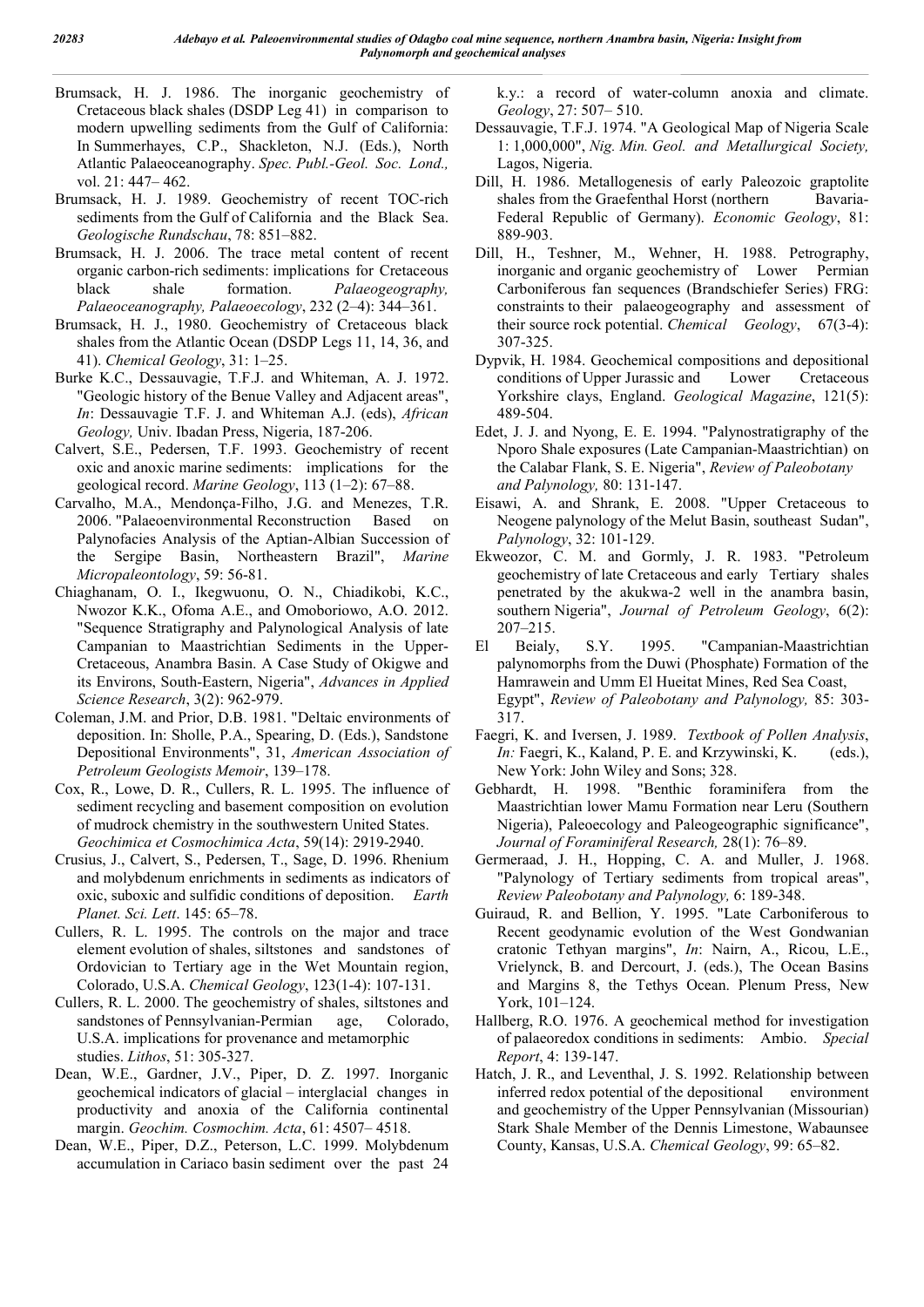- Hatch, J.R. and Leventhal, J.S. 1992, Relationship between inferred redox potential of the depositional environment and geochemistry of the Upper Pennsylvanian (Missourian) Stark Shale Member of the Dennis Limestone, Wabaunsee County, Kansas, U.S.A. *Chemical Geology*, 99: 65–82.
- Hatch, J.R., Leventhal, J.S. 1992. Relationship between inferred redox potential of the depositional environment and geochemistry of the Upper Pennsylvanian (Missourian) Stark Shale Member of the Dennis Limestone, Wabaunsee County, Kansas, USA. In: Meyers, P.A., Pratt, L.M., Nagy, B. (Eds.), Geochemistry of Metalliferous Black Shales. *Chemical Geology*, vol. 99(1–3): 65–82.
- Herngreen, G. F. W. 1975. Palynology of Middle and Upper Cretaceous strata in Brazil. *Mededelingen Rijks Geologische Dienst Nieuwe Serie,* 26(3): 39-91.
- Herngreen, G. F. W. 1998. "Cretaceous sporomorph provinces and events in the equatorial region. *Zentralblatt fur Geologie und Paläontolgie,* 1, 1996 (11/12): 1313 - 1323.
- Herngreen, G. F. W. and Chlonova, A. F. 1981. "Cretaceous microfloral provinces. *Pollen et Spores*, 23: 441-555.
- Herngreen, G. F. W., Kedves, M., Rovnina, L. V. and Smirnova, S. B. 1996. "Cretaceous palynofloral provinces –a review", *In* Jansonius, J., and McGregor, D. C., (eds.), *Palynology –principles and applications*. *American Association of Stratigraphic Palynologists Foundation*, 3: 1157-1188.
- Hetzel , A., Böttcher, M. E., Wortmann, U. G., Brumsack, H. 2009. Paleo-redox conditions during OAE 2 reflected in Demerara Rise sediment geochemistry (ODP Leg 207). *Palaeogeography, Palaeoclimatology, Palaeoecology*, 273: 302–328.
- Hoque, M. and Nwajide, C. S. 1984. "Tectonosedimentological evolution of elongate intracratonic basin (aulacogen): the case of the Benue Trough of Nigeria", *Nigerian Journal of Mining and Geology*, 21: 19-26.
- Jacobs, L., Emerson, S., Huested, S.S., 1987. Trace metal geochemistry in the Cariaco Trench. Deep-Sea Research, 34 (5–6): 965–981.
- Jacobs, L., Emerson, S., Skei, J. 1985. Partitioning and transport of metals across the  $O<sub>2</sub>/ H<sub>2</sub>S$  interface in a permanently anoxic basin: Framvaren Fjord, Norway. Geochimica et Cosmochimica Acta 49 (6): 1433–1444.
- Jardiné, S. and Magloire, L. 1965. "Palynologie et stratigraphie du Crétacé des bassins du Senegal et Côte d'Ivoire", *Mémoire du bureau de Recherches de Géologique et Miniéres,* 32: 187-245.
- Jones, B., Manning, D.A.C. 1994. Comparison of geological indices used for the interpretationof palaeoredox conditions in ancient mudstones. *Chemical Geology*, 111: 111-129.
- Kimura, H. and Watanabe, Y. 2001. Oceanic anoxia at the Precambrian-Cambrian boundary. Geology, 21: 995-998.
- Ladipo, K. O. 1988. "Paleogeography, sedimentation and tectonics of the Upper Cretaceous Anambra Basin, southeastern Nigeria", *Journal of African Earth Sciences*, **7**(5/6): 865–871.
- Lawal, O. and Moullade, E. 1986. "Palynological biostratigraphy of Cretaceous sediments in the upper Benue Basin, N.E. Nigeria (1)", *Revue de Micropaleontologie*, 29: 61-83.
- Miall, A.D. 1996. "The Geology of Fluvial Deposits: Sedimentary Facies, Basin Analysis, and Petroleum Geology", *Springer-Verlag*. 582 p.
- Mode, A. W. 1991. "Assemblage zones, age and paleoenvironment of the Nkporo Shales, Akanu area, Ohafia, southeastern Nigeria", *Journal of Mining and Geology*, 27(1): 107-114.
- Morford, J. L., Russell, A.D., Emerson, S. 2001. Trace metal evidence for changes in the redox environment associated with the transition from terrigenous clay to diatomaceous sediment, Saanlich Inlet, BC. *Marine Geology*, 174: 355– 369.
- Muller, J., de Di Giacomo, E., and van Erve, A. W. 1987. "A palynological zonation for the Cretaceous, Tertiary and Quaternary of Northern South America", *American Association of Stratigraphic Palynologists Contribution Series*, 19: 7-76.
- Murat, R.C. 1972. "Stratigraphy and Paleogeography of the Cretceous and Lower Tertiary in Southern Nigeria", *In*: Dessauvagie, T.F.J. and Whiteman A.J. (eds.), *African Geology*, 261-269.
- Nagarajan, R., Madhavaraju, J., Nagendra1, R., Armstrong-Altrin, J. S., and Moutte, J. 2007. Geochemistry of Neoproterozoic shales of the Rabanpalli Formation, Bhima Basin, Northern Karnataka, southern India: implications for provenance and paleoredox conditions. *Revista Mexicana de Ciencias Geológicas*, v. 24, núm. 2:150-160.
- Nath, B.N., Bau, M., Ramalingeswara Rao, B., Rao, Ch. M. 1997. Trace and rare earth elemental variation in Arabian Sea sediments through a transect across the oxygen minimum zone. *Geochimica et Cosmochimica Acta*, 61(12): 2375-2388.
- Nijenhuis, I.A., Brumsack, H.-J., de Lange, G.J. 1998. The trace element budget of the eastern Mediterranean during Pliocene sapropel formation. In: Robertson, A.H.F., Emeis, K.-C., Richter, C., Camerlenghi, A. (Eds.), Proceedings of the Ocean Drilling Program. Ocean Drilling Program, College Station, TX. Scientific Results, vol. 160: 199–206.
- Ntamak-Nida, M. J., Bourquin, S., Makong, J., Baudin, F., Mpesse, J. E., Ngouem, C. I., Komguem, P. B. and Abolo, G. M. 2010. "Sedimentology and sequence stratigraphy from outcrops of the Kribi-Campo sub-basin: Lower Mundeck Formation (Lower Cretaceous, southern Cameroon)", *Journal of African Earth Sciences*, 58: 1–18.
- Ntamak-Nida, M.J., Baudin, F., Schnyder, J., Makong, J.-C., Komguem, P.B., Abolo, G.M. 2008. Depositional environments and characterization of the organic matter of the Lower Mundeck Formation (Barremian–Aptian) of the Kribi-Campo sub-basin (South Cameroon): implications for petroleum exploration. *Journal of African Earth Sciences*, 51: 207–219.
- Nwajide, C. S. 1990. "Cretaceous Sedimentation and Paleogeography of the Central Benue Trough, Nigeria", *In*: Ofoegbu C. O. (Ed.). The Benue Trough Structure and Evolution", *Friedr Vieweg, and Sohn, Braunschweig, Weisbaden*, 19–38.
- Nwajide, C. S. and Reijers, T. J. A. 1996. "Sequence Architecture in Outcrop: Examples from the Anambra Basin, Nigeria", *Nigerian Association of Petroleum Explorationists Bulletin,* 11(1): 23-32.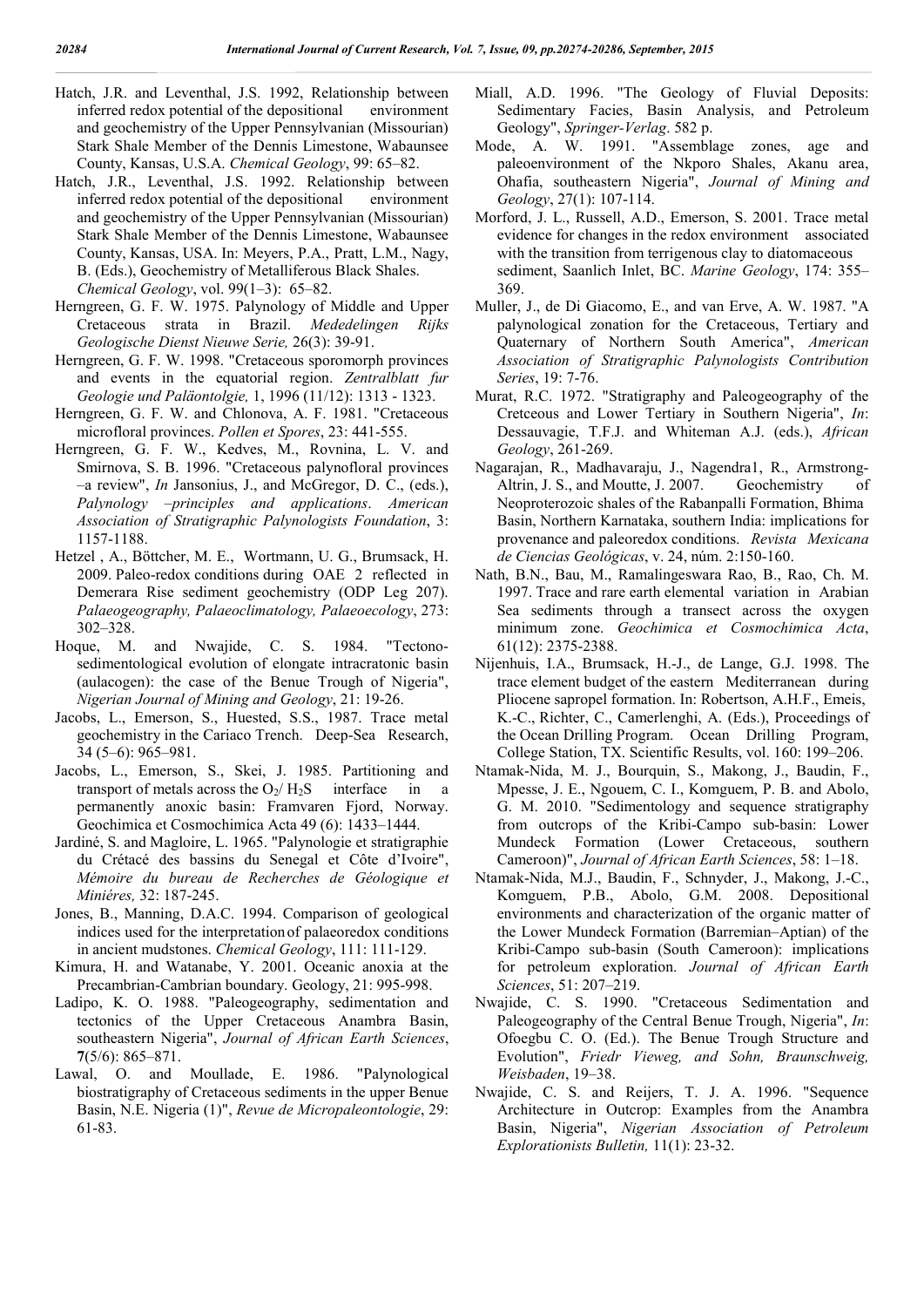- Obaje, N.G., Ulu, O. K. and Petters, S. W. 1999. "Biostratigraphic and geochemical controls of hydrocarbon prospects in the Benue Trough and the Anambra Basin, Nigeria", *Naigerian Association of Petroleum Explorationists Bulletin*, 14: 18-54.
- Obi, G.C., Okogbue, C.O. and Nwajide, C.S. 2001. "Evolution of the Enugu Cuesta: A tectonically driven erosional process", *Global journal of Pure and Applied Sciences*, **7:** 321-330.
- Ojo, O. J., Kolawole, A. U. and Akande, S. O. 2009. "Depositional Environments, Organic Richness, and Petroleum Generating Potential of the Campanian to Maastrichtian Enugu Formation, Anambra Basin, Nigeria", *The Pacific Journal of Science and Technology*, 10: 614- 627.
- Okorie, E. O., Egila, J. N. 2014. Trace and major metal abundances in the shale and coal of various seams at Okaba coal mine, Kogi State, Nigeria. Int. J. Biol. Chem. Sci., 8(2): 741-754.
- Ola-Buraimo A.O. and Akaegbobi I. M. 2013. "Palynological and paleoenvironmental investigation of the Campanian Asata/Nkporo Shale in the Anambra Basin, Southeastern Nigeria". *British Journal of Applied Science and Technology*, 3(4): 898-915*.*
- Pailler, D., Bard, E., Rostek, F., Zheng, Y., Mortlock, R., van Geen, A. 2002. Burial of redox-sensitive metals and organic matter in the equatorial Indian Ocean linked to precession. *Geochim. Cosmochim. Acta,* 66: 849– 865.
- Petters, S. W. 1978. "Stratigraphic Evolution of the Benue Trough and its implications for the Upper Cretaceous paleogeography of West Africa", *Journal of Geology*, 86: 311-322.
- Piper, D.Z. 1994. Seawater as the source of minor elements in black shales, phosphorites and other sedimentary rocks. Chemical Geology, 114 (1–2): 95–114.
- Reijers, T.J.F. 1996. "*Selected Chapters on Geology , SPDC of Nigeria*, Corporate Reprographic Services, Warri, 197p.
- Reyment, R. A. 1965. "*Aspects of the Geology of Nigeria*", Ibadan University Press, 133 p.
- Reyment, R. A. 1969. "Ammonite biostratigraphy, continental drift and sscillatory transgressions". *Nature*, 224, 137-140.
- Rimmer, S. M. 2004. Geochemical paleoredox indicators in Devonian–Mississippian black shales, Central Appalachian Basin (USA). *Chemical Geology*, 206: 373– 391.
- Salami, M. B. 1982. "Palynological evidence of paleoenvironment of the Araromi Shale of Southwestern Nigeria". *In* de Porta, N. S. and Cervera, M. S., (eds.), *Acta del IV Simposio Palinologia,* 363-385.
- Salami, M.B. (1988), "Petrography and palynology of the Upper Maastrichtian Abeokuta formation of southwestern Nigeria". *Nigeria Journal of Science,* 22(1 and 2): 127-140.
- Salami, M.B. 1983. "Some Late Cretaceous and Early Tertiary pteridophytic spores from the northern Nigeria sedimentary basin". *Revue de micropaleontologie*, 15: 257-272.
- Salami, M.B. 1984. "Late Cretaceous and Early Tertiary palynofacies of Southwestern Nigeria". *Revista Española de Micropaleontología,* 16: 415-423.
- Salami, M.B. 1985. "Upper Senonian and Lower Tertiary pollen grains from the southern Nigerian sedimentary basin". *Revista Española de Micropaleontología,* 17(1): 5- 26.
- Salami, M.B. 1990. "Palynomorph taxa from the "Lower Coal Measures" deposits (? Campanian-Maastrichtian) of Anambra Trough, Southwestern Nigeria", *Journal of African Earth Science,* 11(1/2): 135-150.
- Schrank, E. 1987. "Paleozoic and Mesozoic palynomorphs from northeast Africa (Egypt and Sudan) with special reference to late Cretaceous pollen and dinoflagellates", *Berliner Geowissenschaftliche Abhandlungen Reihe A,*  75(1): 249-310.
- Schrank, E. 1994. "Palynology of the Yessoma Formation in northern Somalie: A study of the pollen, spores and associated phytoplankton from the Late Cretaceous Palmae Province", *Paleontographica* Abt. B, 231: 63 – 112.
- Shaw, T. J., Geiskes, J. M., Jahnke, R. A. 1990. Early diagénesis in differing depositional environments: the response of transition metals in pore water: *Geochimica et Cosmochimica Acta*, 54(5): 1233-1246.
- Thanikaimoni, G., Caratini, C., Venkatachala, B. S., Ramanujam, C. G. K. and Kar, R. K. 1984. "Selected Tertiary angiosperm pollen from India and their relationship with African Tertiary pollen", *Institut Français de Pondichéry, Travaux de la Section Scientifique et Technique,* 19, 1-93.
- Tomlinson, P. B. 1986. "*The botany of mangroves*", Cambridge University Press, Cambridge, United Kingdom, 413p.
- Turekian, K.K., Wedepohl, K.H. 1961. Distribution of the elements in some major units of the Earth´s crust. Geol. Soc. Am. Bull., 72: 175-192.
- Umeji, O. P. 2005. "Palynological study of the Okaba coal mine section in the Anambra Basin, southeastern Nigeria", *Journal of mining and Geology*, 41(2): 193-203.
- Unomah, G. I. and Ekweozor, C. M. 1993. "Petroleum Source Rock Assessment of the CampanianNkporo Shale, Lower Benue Trough Nigeria", *Nigerian Association of Petroleum Explorationists Bulletin*, 8: 172-186.
- Van der Weijden, C. 2002. Pitfalls of normalization of marine geochemical data using a common divisor. Mar. Geol. 184: 167-187.
- Velásquez, J. 1994. "*Plantas acuáticas vasculares de Venezuela*", CDCH-UCV, Caracas, 992 p.
- Warning, B., Brumsack, H. J. 2000. Trace metal signatures of eastern Mediterranean sapropels. *Palaeogeography, Palaeoclimatology, Palaeoecology*, 158: 293–309.
- Weber, K. J. and Daukoru, E. M. (1975), "Petrolem geological aspects of the Niger Delta", *Journal of Mining and Geology*, 12: 9-22.
- Wedepohl, K.H. 1971. Environmental influences on the chemical composition of shales and clays. In: Ahrens, L.H., Press, F., Runcorn, S.K., Urey, H.C. (Eds.), Physics and Chemistry of the Earth, vol. 8. Pergamon, Oxford, pp. 305– 333.
- Wedepohl, K.H. 1991. The composition of the upper earth's crust and the natural cycles of selected metals. Metals in natural raw materials. In:Merian, E. (Ed.), Metals and Their Compounds in the Environment. Natural Resources, VCH,Weinheim, pp. 3–17.
- Wood, G. D., Gabriel, A. M. and Lawson, J. C. 1996. "Palynological techniques—processing and microscopy", In: Jansonius J. and McGregor V. (eds.), Palynology: